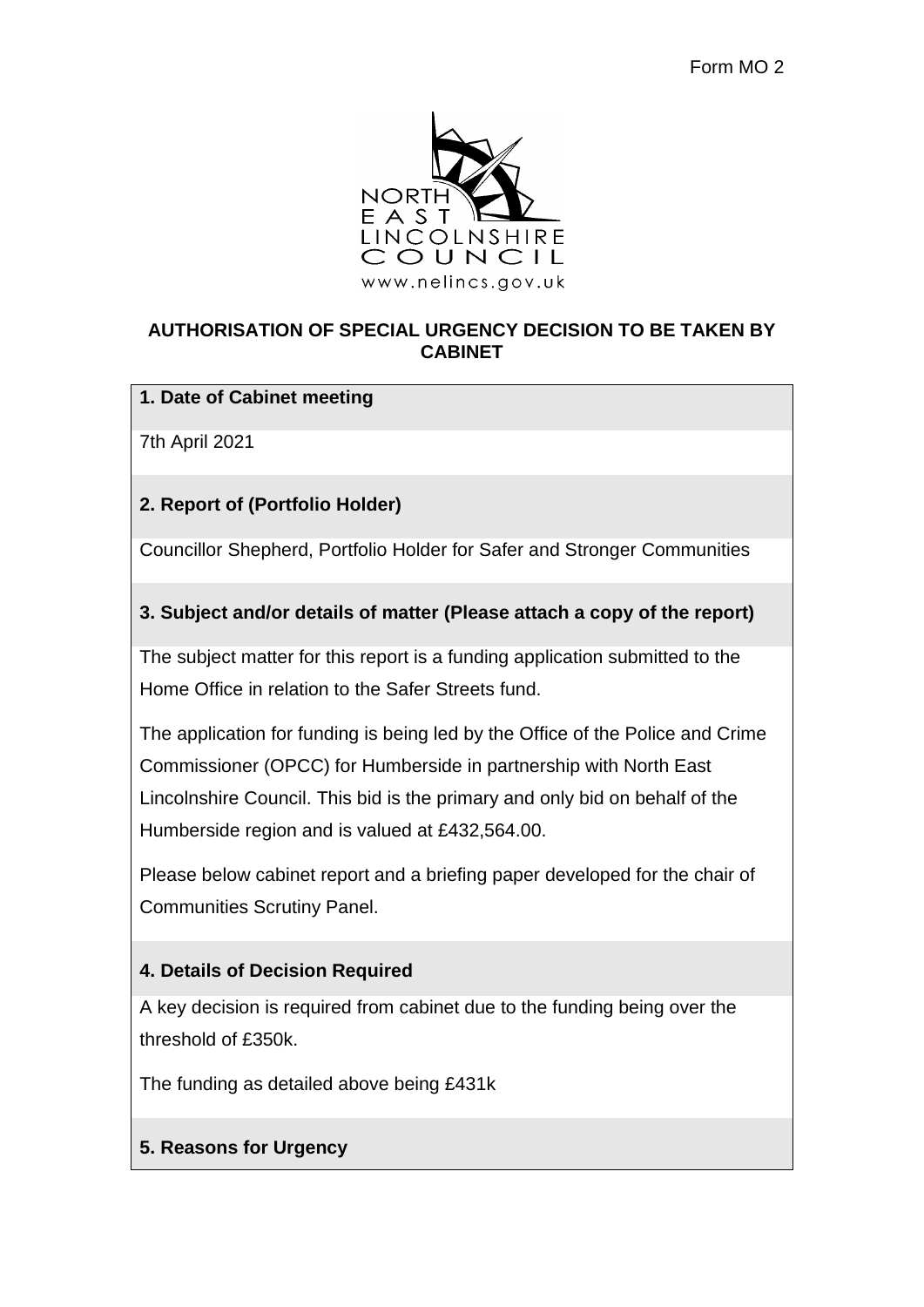- This crime reduction Home Office funding opportunity was announced in January 2021.
- Applications open from the end of February 21.
- With a closing date of 26-03-2021
- The application has been approved through both the BDG and the AD working together group.
- There will be notification from the Home Office in mid-May with a requirement of immediate delivery, plus transfer of funds.
- Due to the time frame this cant wait until the next cabinet sitting , which is tabled for June.

The signatories below agree that this matter be considered as urgent business at the above mentioned meeting of Cabinet, and therefore not subject to the callin mechanism.

| 6. Leader/Deputy Leader (in the<br>Leader's absence): | Name: Councillor Philip Jackson                             |
|-------------------------------------------------------|-------------------------------------------------------------|
|                                                       | Title: Leader of the Council                                |
|                                                       | Signed: Approved via email                                  |
|                                                       | Dated: 31 <sup>st</sup> March 2021                          |
|                                                       |                                                             |
| 7. Chair of the relevant Scrutiny                     | Name: Councillor Paul Silvester                             |
| Panel:                                                | <b>Title: Chair of Communities</b><br><b>Scrutiny Panel</b> |
|                                                       | Signed: Approved via email                                  |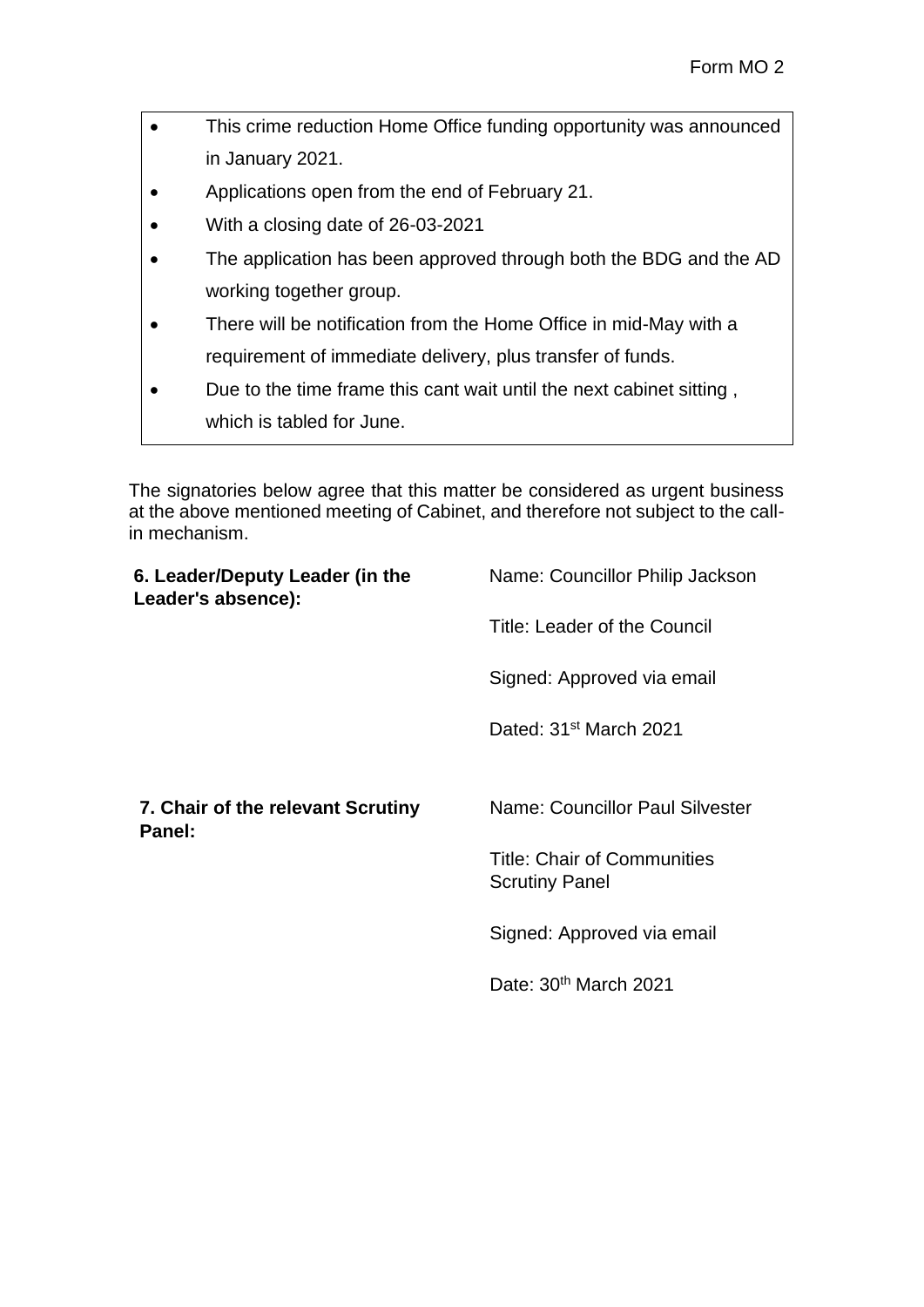APPENDIX 1 – Email Approval

From: Cllr Philip Jackson (NELC) <philip.jackson@nelincs.gov.uk> Sent: 31 March 2021 08:53 To: Laura Cowie (NELC) <Laura.Cowie@nelincs.gov.uk> Subject: RE: Special Urgency Request - Cabinet 7th April

Morning Laura

Yes, happy with that thanks.

Regards Philip

From: Laura Cowie (NELC) <Laura.Cowie@nelincs.gov.uk> Sent: 31 March 2021 08:06 To: Cllr Philip Jackson (NELC) <philip.jackson@nelincs.gov.uk> Subject: FW: Special Urgency Request - Cabinet 7th April

Leader,

We have had a request for an item to be considered under special urgency at the next meeting of Cabinet on Wednesday 7th April; the report has been agreed and approved by the Portfolio Holder and Director and the Chair of Scrutiny (below) is also in agreement.

If you are happy for this item to go forward I will arrange for it be shared and published accordingly

**Regards** Laura

Laura Cowie, Scrutiny and Committee Advisor, Democratic Services, North East Lincolnshire Council Municpal Offices, Town Hall Square, Grimsby, DN31 1HU 01472 324139 | laura.cowie@nelincs.gov.uk | [www.nelincs.gov.uk](http://www.nelincs.gov.uk/)

From: Cllr Paul Silvester (NELC) <Paul.Silvester@nelincs.gov.uk> Sent: 30 March 2021 18:21 To: Laura Cowie (NELC) <Laura.Cowie@nelincs.gov.uk> Cc: Spencer Hunt (NELC) <Spencer.Hunt@nelincs.gov.uk> Subject: RE: Special Urgency Request - Cabinet 7th April

Good evening Laura

I am totally in agreement for the application to be submitted. This is an excellent application and would be really good for the area.